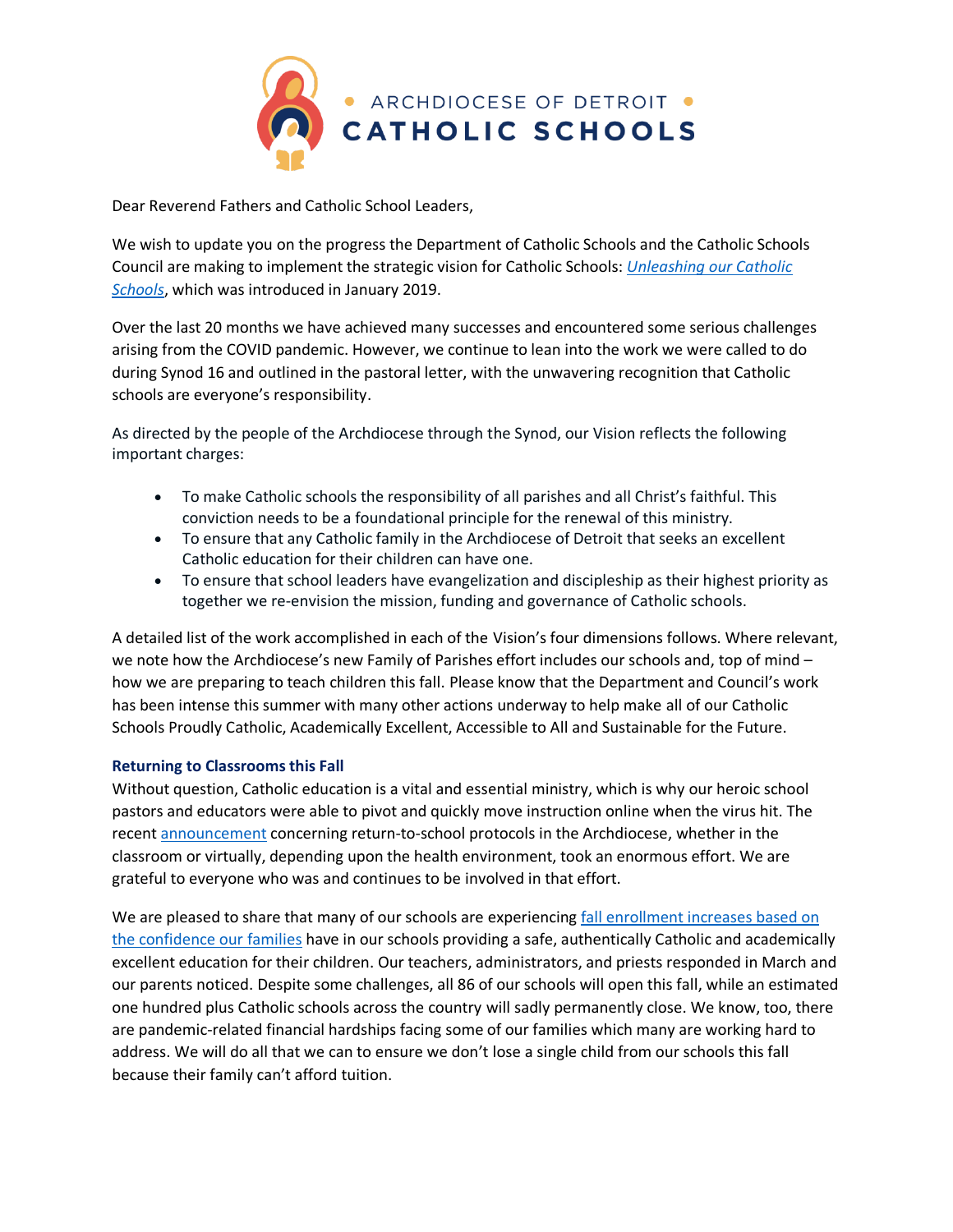We are praying for each of you and for our collective wisdom and fortitude, through the intercession of St. Anne, that God will bless our efforts and help our children and schools to flourish. Thank you for all that you do to unleash the potential of our Catholic schools and make them among the finest in the country.

With gratitude and in Christ,

**[The Archdiocese of Detroit's Catholic Schools Council](https://www.detroitcatholicschools.org/department-of-catholic-schools) and the Department of Catholic Schools**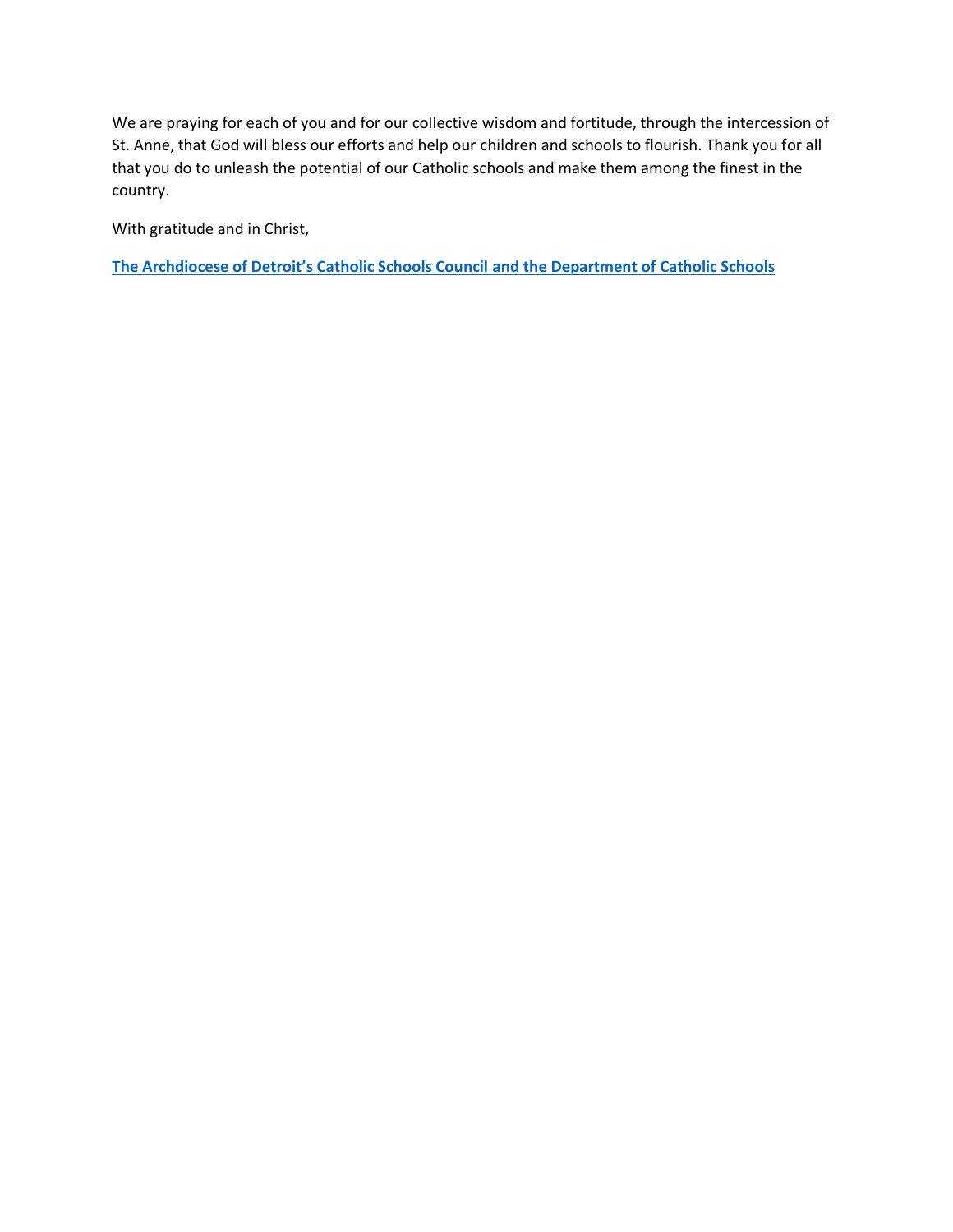

# **Implementing the Vision: "Unleashing our Catholic Schools"**

### **Proudly Catholic**

- Parents choose to send their children to a Catholic school for many reasons and most importantly, to learn in an authentically Catholic environment imbued with our Christian worldview. Our new **religion curriculum,** which was implemented in 2017, helps ensure that we are providing rigorous and consistent formation.
- **Catholic Culture Guideposts** reflect the work of the Catholic Culture Committee and many others including pastors, principals, parents and educators. They were introduced by Bishop Robert Fisher, a member of the Council and former school pastor, in February 2020. The Guideposts are currently in effect and outline standards for our elementary and high schools to ensure our students encounter, grow and ultimately give witness to Christ. They reflect the promise made to parents who seek an authentically Catholic education for their children. To read the letter and guideposts please click [here.](https://us12.campaign-archive.com/?e=&u=c3572bec2cea5ba13208d3a4c&id=bc758a8fe3)
- In addition to professional development opportunities, **spiritual and retreat opportunities are now available** for faculty and administrators. Many principals participated in an offsite retreat about apostolic boldness led by Fr. Pullis, Bishop Battersby and Bishop Fisher.
- For the last two academic years a **workshop has been offered to help onboard recently ordained priests and other pastors who are new to leading a Catholic school** to foster collaboration and to share best practices. Those Pastors leading schools for the first time also are provided priest mentors who have successfully led schools.
- **Cultural competency training** was presented b[y Deacon Harold Burke-Sivers,](https://www.deaconharold.com/) cohost of the EWTN radio program, "Morning Glory" to Catholic school principals, in August 2020. Deacon is well known for his passionate training on the Catholic response to racism.

# **Academically Excellent**

- The introduction of **STAR Renaissance computer adaptive testing** last fall enables teachers to conduct student assessments online versus in a classroom with standardized paper testing. It replaces the Iowa test and allows for a real-time assessment of a student's progress. This proved to be an issue for many public schools during the pandemic who did not have such a tool. Having this capability enabled archdiocesan school faculty to pivot to online distance learning while still evaluating student learning and needs.
- Extensive research was conducted involving a significant number of our principals which resulted in the selection of a **common student information system (SIS) along with a corresponding learning management system (LMS) throughout the Archdiocese.** Many schools currently use the chosen FACTS management system which includes fully compatible SIS and LMS platforms. Wider adoption ensures efficiencies through shared data, educational content as well as a reduced cost for all due to economies of scale. The SIS will be adopted across all of our schools by the end of 2022; the LMS is highly recommended, though not required if schools are comfortable with their current LMS provider.
- Bi-annual **archdiocesan-wide professional development has been offered for all school faculty prior to COVID-19 and was especially helpful at the onset of the pandemic**. The virtual spring session was dedicated to distance learning best practices, content specific instructional methods,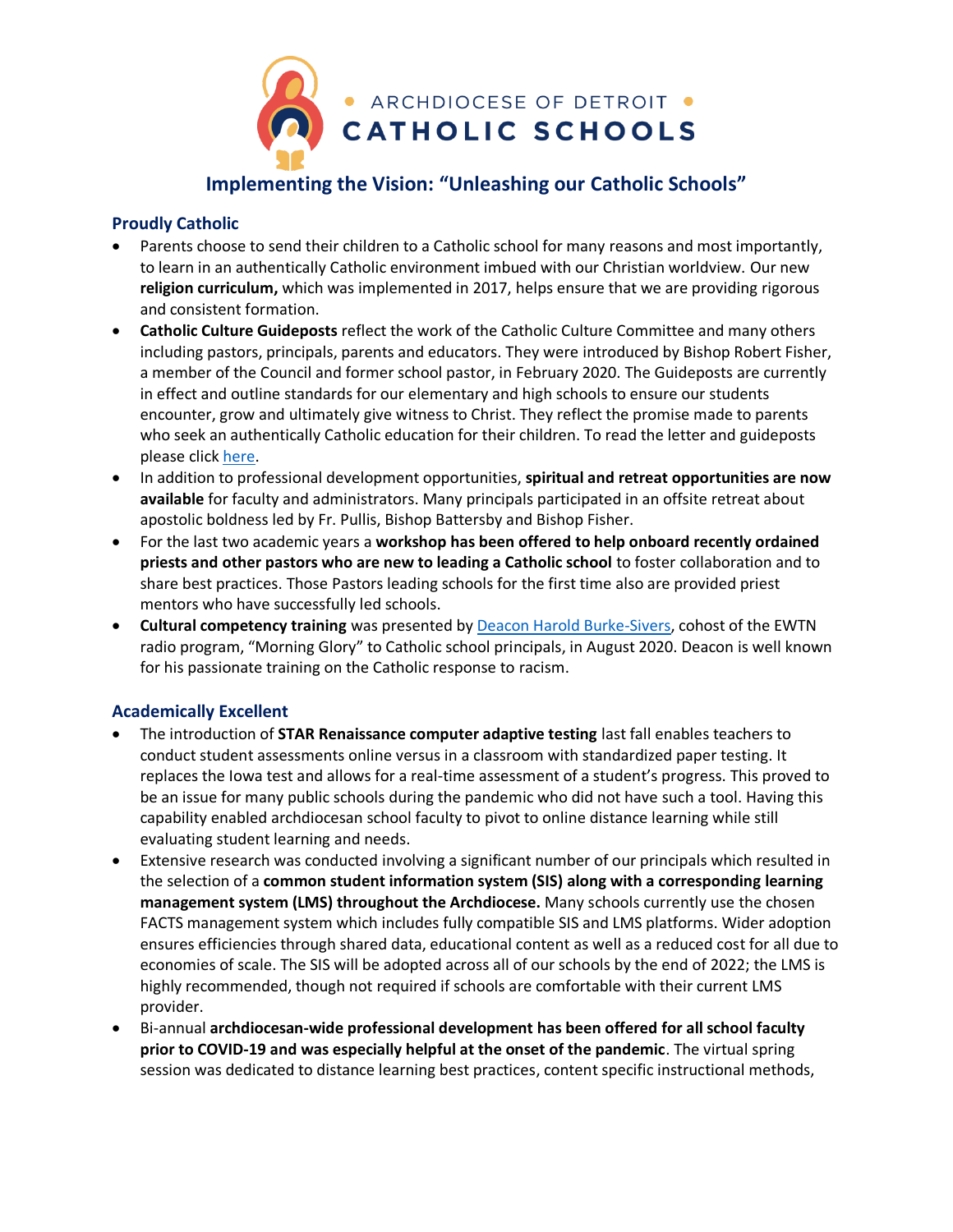and computer adaptive assessment practices to offer early interventions to promote student academic growth.

- **Standards for distance education were developed** by grade level to help ensure optimal student learning, including students with special needs, rooted in best practices, extensive research and feedback from faculty and parents.
- The Department of Catholic Schools **partnered with the University of Notre Dame to help interested schools start a multi-year planning and implementation process of nationally acclaimed STEM programming** within their schools. A collection of suburban and urban schools is currently engaged in this process.
- The Institute for Catholic Liberal Education was engaged to assist interested schools in moving to a **classical education** model. St. John Paul II Classical Catholic School was the first school to do so.
- Two specific programs have been implemented to support and build leadership within our schools. The **Instructional Leadership Institute** provides an opportunity for teacher leaders to come together to build upon their knowledge and skills in order to drive improvement across their schools. The **Principal Formation Institute** provides educators interested in school leadership an opportunity to discern their career path in a year-long program while developing knowledge, skills, and dispositions necessary for effective leadership in a Catholic school.
- Exceptionally **talented principals and central office staff have been recruited to our schools, each with particular gifts that complement our existing high quality co-workers.** The feedback regarding their contributions has been uniformly positive from pastors, principals and teachers.

#### **Accessible to All**

- Affordability continues to be the greatest challenge faced by most of our schools. For more than a year, dozens of faithful including clergy, financial, legal, business and education professionals participated in a rigorous effort with the goal of launching an **equitable tuition plan to make Catholic education more affordable** for our families. Weeks away from an announcement, the pandemic struck and immediately changed the underlying assumptions and the financial landscape. While disappointed that the time and resources invested in this effort have yet to bear fruit and to accomplish the vision contained in *Unleash the Gospel* that any Catholic family in the Archdiocese of Detroit who seeks an academically excellent education for their children can have one, we fully intend to resume this work when we have post-pandemic stability. We are even more committed to develop and offer a sustainable and global solution that makes our Catholic schools affordable and recognizes that this responsibility must be shared by all parishioners, not just those with schools or those with school age children.
- Families who are struggling under the burden of COVID-19 are benefitting from the recent **creation of the St. Anne's Scholars Fund.** Principals have nominated families to apply for support this fall. This fund is managed by the Catholic Foundation of Michigan. We are hopeful that the success of this short-term solution will serve as a possible approach regarding how Catholic education philanthropy can be accomplished on a macro level.
- Access to technology is a real barrier to several families who cannot afford personal mobile devices. When schools were ordered to close in March, **iPads equipped with LTE internet capabilities were distributed to students that needed them the most**, both in the city of Detroit and in the suburbs, [to ensure that children could continue](https://www.ncregister.com/daily-news/inner-city-catholic-education-rises-to-covid-challenge) to learn remotely.
- The active participation [by the Department of Catholic Schools](https://www.usccb.org/committees/catholic-education/usccb-federal-assistance-advisorycommission-faac) in **federal and state advocacy** efforts help ensure equitable funding for Catholic Schools in the CARES Act and further education around the positive developments [concerning the anti-Catholic](https://spectator.org/catholicschools-can-save-americas-children/) Blaine amendments enshrined in state constitutions that limit funding to private schools.